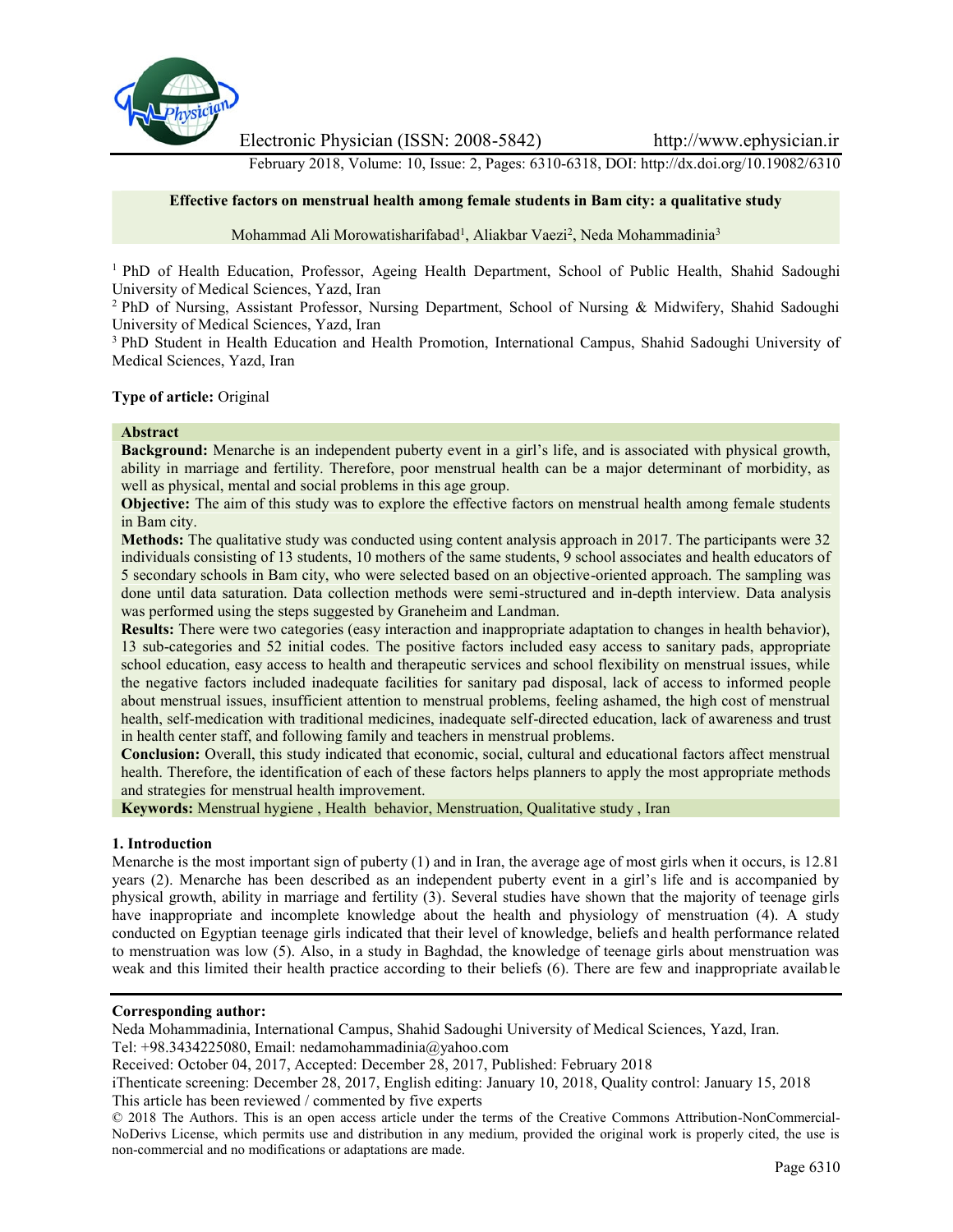educational resources about reproductive health in adolescents. Therefore, in studies conducted in Iran and other countries, the most important information resources of girls in this field were mothers (7-10), teachers (10), and friends and relatives (8). Unfortunately, their weak knowledge in this field and adherence to a series of traditional customs worsens the problem. Although menstruation health education and increase in knowledge about menstruation in teenagers can decrease complications such as morbidity, in addition to physical, mental and social problems related to poor menstrual health (7); inappropriate and insufficient health education in girls' schools, results in the making of incorrect decisions about their personal health and menstruation management (8). Embarrassment, avoiding participation in genital health discussion (11), believing in menstruation privacy, as well as the superstitious beliefs surrounding it make its discussion and education of girls, difficult (8). Health personnel, due to lack of time, lack of educational equipment, shortage of training personnel, inappropriate coordination between health centers and schools and the sensitivity of the subject to general education, cannot effectively conduct training, since they lack an organized schedule in schools (11). A study conducted in the USA, showed that only 2% of teenagers received their information from health personnel (7). Therefore, available resources, accessibility, places of reference, educational sessions and types of services affect health practice, and can improve health behaviors or prevent them (12). Three main groups of menstrual health enhancements are mass media and their message about puberty, menstruation and related points, and female-centered education through curriculum lessons or out-of-school programs, providing relevant books and building capacity in society by educating teachers and parents (13). However, the menstrual health education program is wider, but is affected by the school environment and infrastructure such as access to essential menstrual health supplies, restrooms, pad replacement locations, water and sanitation facilities, as well as the proper sanitary functions such as washing hands with soap (4). Attention to the mentioned items revealed that the phenomenon of menstrual health is complicated and affected by different physiological, cultural, social, economic and other factors. Some of these factors are unknown. Despite quantitative research and several studies conducted in Iran and other countries (7-10), some dimensions are still relatively unknown. In other words, people in different societies confront it with different methods. In America, most people use NSAID and OCP drugs to treat dysmenorrhea (7) but in Bangladesh, most girls remain at home during menstruation (8). A study in five African countries indicated that on average, 49% of interviewed girls missed four days per month due to menstruation (14). It is possible that this confrontation occurred with defective knowledge or due to lack of access and facilities especially in schools, and results in inappropriate menstrual management consequences. Therefore, to understand this and to have several years of health education experience in schools and address the topics raised by students, researchers have decided to identify and explain available infrastructure and facilities (effective factors on menstrual health), with qualitative research, using in-depth interviews in students' own language. Therefore, the goal of this study was to explore effective factors on menstrual health among female students.

## **2. Material and Methods**

## *2.1. Research design and participants*

This is a qualitative study with Directed Content Analysis. The participants were 32 individuals (13 students and 10 mothers of the same students, 9 school associates and health educators) of 5 secondary schools in Bam city (2 private schools and 3 public schools). Inclusion criteria were filling the consent form, active participation in interviews and having experienced at least three menstruation cycles. Participants were selected based on an objective-oriented approach and continued until data saturation (not extract new code).

## *2.2. Interviews and data collection*

The method of data collection was in-depth and semi-structured interviews. The Average duration of interview was 40 minutes. The interviews were based guidance questions on the effective factors in Menstrual Health (access to educational, environmental health, economical facilities). The interviews began with this question: "In your experience, what is your perception of menstruation?" Wherever necessary, further elicitation was used such as give some examples, or explain more and do you have a specific suggestion or viewpoint? The interviews were conducted from November 2016 to April 2017. The locations of the interviews were the conference room or prayer room of schools. The time of interview was based on students' weekly schedule in coordination with the director and associate principal of schools. Each interview was analyzed using the steps suggested by Graneheim and Landman (15). The unit of analysis consisted of all interviews. Therefore, the following steps were taken respectively: writing the interview word by word immediately after each interview, reading the text several times to generally comprehend it, dividing the text into units of meaning, summarizing the units of meaning and coding, classification of initial codes into sub-categories and categories based on comparison of their similarities and differences, and finally, extracting themes as expressions of hidden content in data. The data achieved from each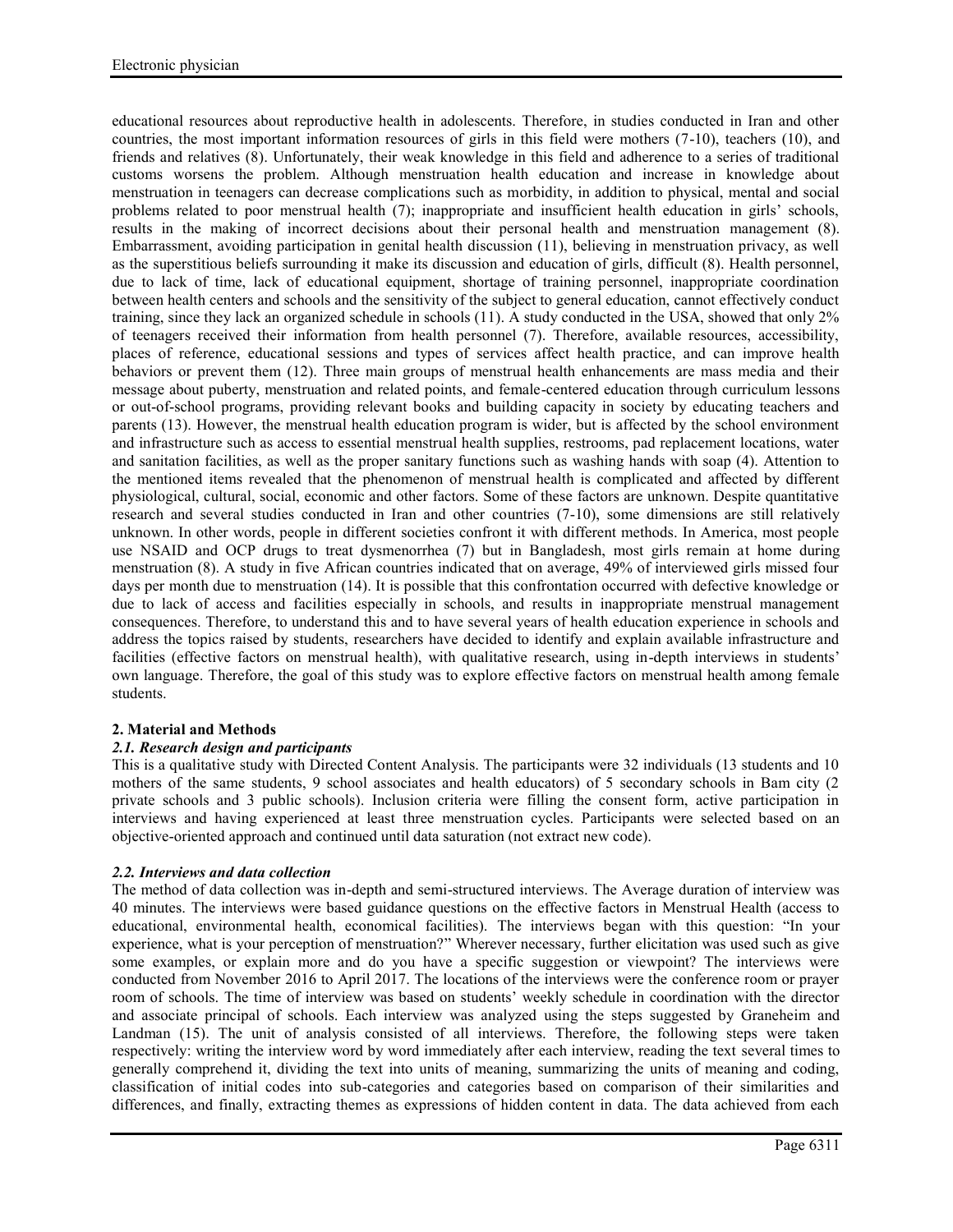interview were guidance for the next interview. In this way, sampling continued until data saturation. Data analysis began after the first interview and continued with data collection.

### *2.3. Accuracy and stability of data*

Accuracy and stability of data was assessed by the Lincoln and Guba method (16) to ensure the accuracy credibility, self-monitoring for comparison of researcher's interpretation with the participant's intention. So, the next day, the interview text and extracted codes were given to participants, who discussed the accuracy of the researcher's interpretation. In cases of contradiction, the issues were reconsidered. In order to confirm dependency, the experts' panel and external check methods were used. For assessment of transferability, maximum variety of participants with respect to age, school type, years of menstruation experience were considered.

### *2.4. Ethical Considerations*

First, the study was approved by the ethics committee of Yazd University of Medical Sciences (ethical approval code: IR.SSU.SPH.REC.1395.148). Second, before the interview, the researcher introduced herself, described research objectives for participants and obtained oral and informed consent from them. In this way, the researcher took precise conversation notes and wrote all non-verbal movements. The participants were assured about the confidentiality of their information and their voice record. The participants were free to leave the study at any stage.

### **3. Results**

In total, 32 individuals participated in the study  $(p1-13$  students,  $p14-23$  mothers and  $p24-32$  teachers). The average age was  $14.8\pm0.34$  for students,  $38.2\pm2.2$  for teachers and  $41\pm3.40$  for mothers. The average duration of interview was 40 minutes. The majority of mothers (70%) were housewives with the education level of high school and higher (75%). The majority of teachers had a bachelor's degree (92%). The analysis also identified 52 initial codes, 13 sub-categories and two categories from factors concerning behavior change of menstrual health (Tables 1, 2).

| Code             | Condensed unit meaning               | Unit meaning                                            |
|------------------|--------------------------------------|---------------------------------------------------------|
| Easy access to   | Easy preparation of sanitary pads at | "Their father buys their sanitary napkin box. We have   |
| sanitary pads    | home                                 | two adult girls who have no problem in this case"       |
| Proper school    | Invitation of informed person for    | "We invited a midwife to talk about menstruation        |
| education on     | menstruation problems                | problems for students in health week, the previous      |
| menstruation     |                                      | year. They asked her their questions"                   |
| Self-medication  | Self-medication recommended by       | "I instinctively contact my aunt if any problem arises, |
| with traditional | family, self-medication recommended  | and she immediately prescribes herbal medicine"         |
| medicines        | by friends                           |                                                         |

**Table 1.** Examples of codes delivered from units meaning

|  | Table 2. Codes, sub-categories and categories of effective factors among female students |  |
|--|------------------------------------------------------------------------------------------|--|
|  |                                                                                          |  |

| Category         | Sub category            | Code                                                                     |
|------------------|-------------------------|--------------------------------------------------------------------------|
| Easy interaction | Easy access to sanitary | Easy access to sanitary pads at home, easy access to free sanitary pads  |
|                  | pads                    | at school, easy access to sanitary pads in school shop                   |
|                  | Proper school           | Several training sessions by midwife about menstruation, inviting a      |
|                  | education on            | consultant or informed person to teach menstruation issues at school,    |
|                  | menstruation            | access to a school consultant about menstruation problems                |
|                  | Easy access to health   | School near to health center or treatment center, referral to physician  |
|                  | and therapy             | with their mothers in times of emergency, referral to physician with     |
|                  |                         | older sister in times of emergency                                       |
|                  | Schools' flexibility    | The school deputies immediately contact students' parents in             |
|                  |                         | menstruation problems, lets students leave school in menstruation        |
|                  |                         | problems, good communication between school and student's family         |
| Inappropriate    | Inadequate facilities   | Difficulty in disposing of sanitary pads because of limited number of    |
| Adaptation       | for sanitary pad        | trash bins, difficulty in disposing of sanitary pads because of lack of  |
|                  | disposal                | privacy environment at school, difficulty in disposing of sanitary pads  |
|                  |                         | because of father's or brother's presence at home                        |
|                  | Lack of access to       | Lack of access to informed individuals on menstrual issues at school,    |
|                  | informed people about   | access to health instructors only one day a week, no access to physician |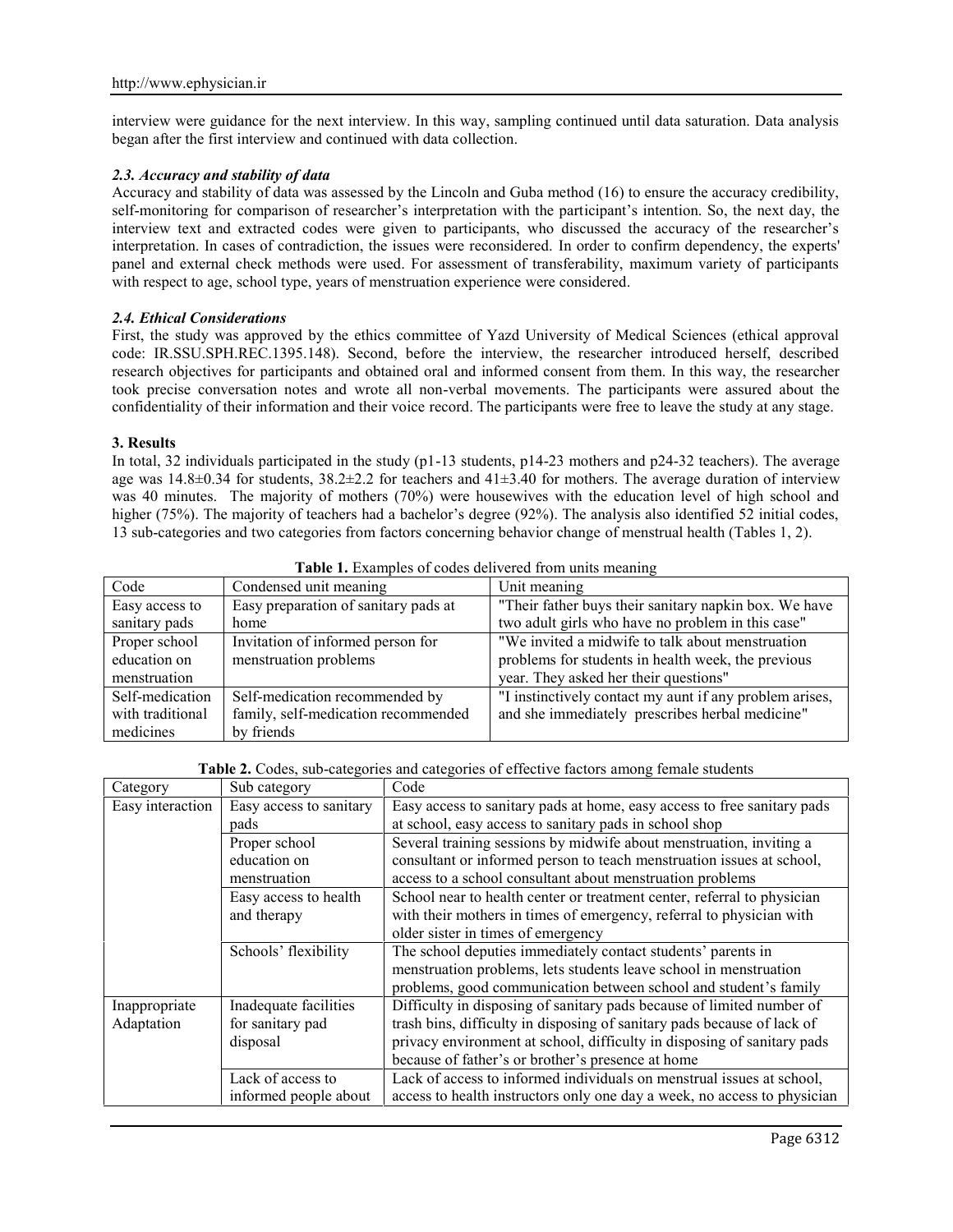| menstrual issues       | or midwife at school.                                                    |
|------------------------|--------------------------------------------------------------------------|
| Feeling ashamed        | Feeling of embarrassment talking to the health instructor about          |
|                        | menstruation problems.                                                   |
| Insufficient attention | Not consideration to some unusual menstrual problems at home, not        |
| to menstrual problems  | following unusual menstrual problems                                     |
| The high cost of       | The high cost of treatment and follow-up of menstrual problems, the      |
| menstrual health       | high cost of appointment with doctor                                     |
| Self-medication with   | Self-medication recommended by others, availability to self-medication   |
| traditional medicines  | drugs, self-medication instead of referring to a doctor                  |
| Inadequate self-       | Unavailability to educational programs, CDs or books about               |
| directed education     | menstruation, lack of media programs about menstruation                  |
| Lack of awareness and  | Insufficient trust in midwife for treatment of menstruation problems, no |
| trust in health center | trust in health centers for follow-up of menstruation problems, no       |
| staff                  | awareness about midwife's presence at health centers                     |
| Following family and   | Compliance of parents about menstrual problems, compliance of family     |
| teachers in menstrual  | expert about menstrual problems, talk to their mothers and               |
| problems               | grandmothers about menstruation problems                                 |

# *3.1. Easy interaction*

Easy interaction was the first category obtained in this study. It shows features and skills that facilitate change in the behavior of menstrual health. Easy interaction in this study, consists of five sub-categories (easy access to sanitary pads, appropriate school education, easy access to health and therapeutic services and school flexibility on menstrual issues).

# *3.1.1. Easy access to sanitary pads*

Easy access to sanitary pads have an important role in girls' menstrual health that most of the participants mentioned easy access to sanitary pads at home and school (if urgently needed, free at schools). One of the eighth-grade students said, regarding easy access to sanitary pads at school: "We have no problem at school. I was in menstruation period the previous week and got a sanitary pad from the health educator. There are free sanitary pads for everyone who menstruates at school. We have no problem" (p5). One of the mothers laughed, while she spoke about access to sanitary pad at home: "Their father buys the sanitary pad box. We have two adult girls who have no problem in this case" (p20).

## *3.1.2. Proper school education on menstruation*

Education and informing students regarding menstruation at school is essential. They should know about their menstruation. Some teachers from different schools mentioned several training sessions about menstruation and inviting a consultant or informed person to teach menstruation issues at school. Some students mentioned they had access to a school consultant in case of menstruation problems. A middle-aged health educator of one of the schools said about it: "We invited a midwife to talk about menstruation problems for students during health week, the previous year. They asked her their questions" (p25). Another teacher who had been associate principal for 10 years, said: "Usually, at the beginning of every educational year, we have training sessions about health problems, nutrition and menstruation" (p28). One contented seventh-grade student said: "For any problem about menstruation, we refer to the health educator or school consultant and get guidance" (p3).

## *3.1.3. Easy access to health and therapeutic services*

Easy access, in this article refers to geographic availability and opportunity to use health and therapeutic care. Most participants stated that their school and home are near to health and therapeutic centers because their city is not too big. One of the ninth-grade students said about it: "There is one health center near the school and a specialist clinic near to our home. Last week, I complained about not having menstruation for 3 to 4 months so my mother took me to the specialist without any problem "(p8). One 40-year-old mother, on the subject of access to health and therapeutic centers laughed and said: "Bam is a small city. We have easy access to a doctor, as the health center is near the school and the hospital is on the next street. Thank God, we have no problem about it" (p17).

### *3.1.4. Schools' flexibility*

Schools' flexibility refers to the absence of severity concerning menstruation problems in the schools studied. Participants said that usually, the school deputies contact parents and let students leave school. Most participants stated there is good connection between school and home. One of the students while rubbing her stomach, said: "Whenever I menstruate, I have stomach ache, so immediately get permission and go home" (p4). Another student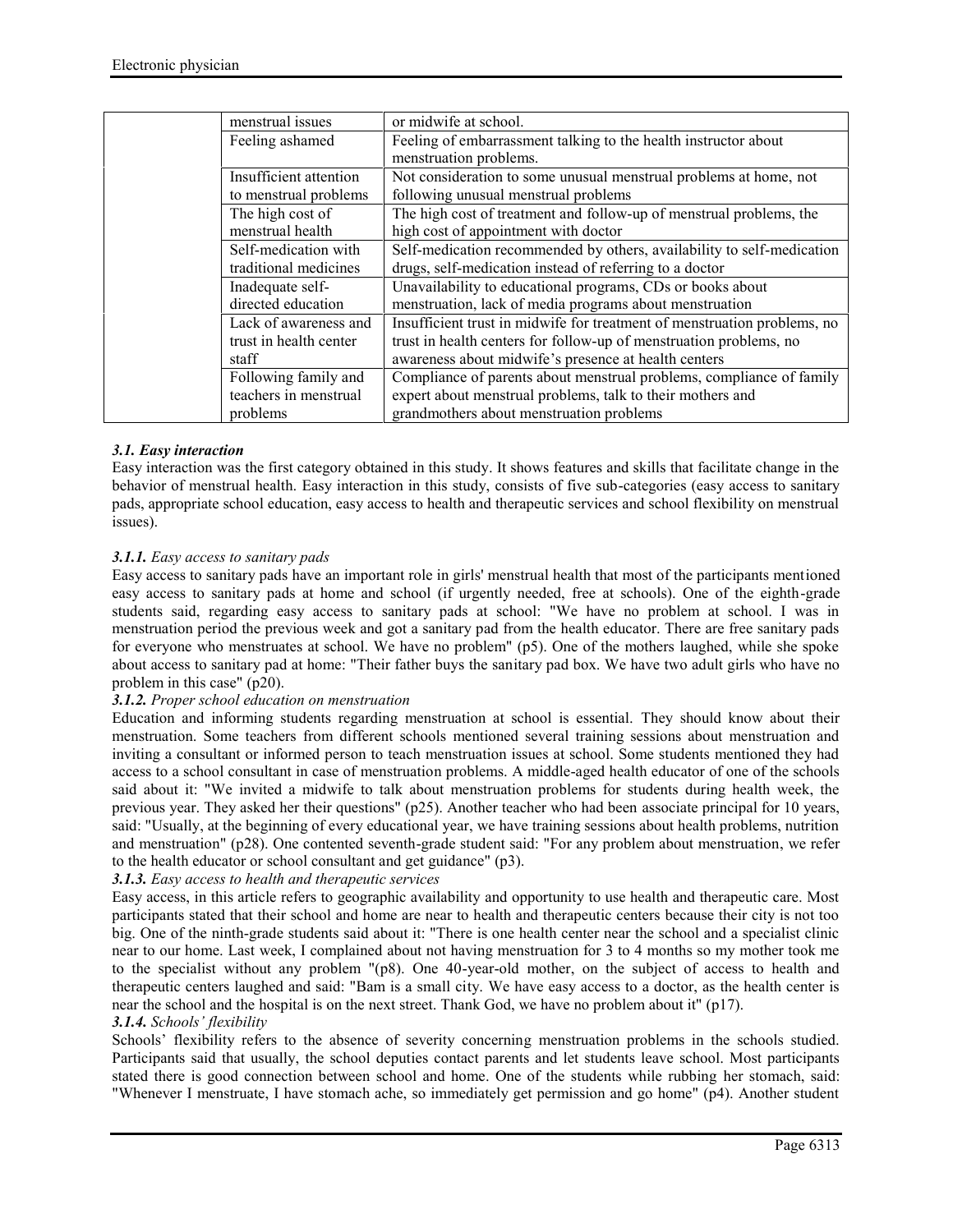from another school said: "There is no severity of teachers even if our mothers phone the school, our absence is justified" (p2).

### *3.2. Inappropriate adaptation*

Inappropriate adaptation points to factors and barriers that prevent change of behavior in menstrual health. It includes nine sub-categories: Inadequate facilities for sanitary pad disposal, lack of access to informed people about menstrual issues, insufficient attention to menstrual problems, feeling ashamed, the high cost of menstrual health, self-medication with traditional medicines, inadequate self-directed education, lack of awareness and trust in health centers staff, and following family and teachers in menstrual problems.

# *3.2.1. Inadequate facilities for sanitary pad disposal*

Inadequate facilities for disposal of sanitary pads include the limited number of toilets and trash bins, the lack of privacy and comfortable environment at school, or problems in disposing sanitary pads because of presence of the father or brother at home. One of the ninth-grade students who protested about disposing sanitary pads said: "When I menstruate during school days, I am worried about going to the restroom because there are three small toilets with only two trash bins. So, we cannot dispose of sanitary pads easily. We try to be careful that nobody will see us. I am embarrassed" (p6). Another student, embarrassed about this problem said: "At home, my father disposes of the garbage. So, when I am in menstruation period I am embarrassed that he understand" ( $p$ 7).

# *3.2.2. Lack of access to informed people about menstrual issues*

Access to informed people regarding menstrual issues helps students to answer the questions and problems about menstruation and to have ideas or viewpoints about menstruation issues. In this study, in some schools, especially public schools, the majority of mothers and students complained about this subject; for example, access to a health instructor only one day a week at some schools and no access to a physician or midwife at school or even a consultant or speaker. One of the mothers commenting about the need for these people said with discomfort: "I wish there was a midwife or physician at least one hour every week or every month at school, so that students could ask their questions, especially at this age" (p22). One of the students commented: "The health instructor is at school only one hour every week. If there are any questions, other teachers refer us to the health instructor" (p13). One of the ninth-grade students also confirmed this and stated: "During this term, there was no person to explain menstruation, normal symptoms, what to eat and what not to eat. The school principal could invite an informed speaker or consultant" (p1).

### *3.2.3. Insufficient attention to menstrual problems*

Insufficient attention is normal, considering some unusual menstrual problems. One of the seventh-grade students talked about this insufficient attention indifferently saying: "I always have stomach and back ache before my menstruation period. Sometimes I have pain at both sides of my body. But, my grandmother always says it is normal and not a problem" (p2). One of the eighth-grade students who was overweight laughed and said: "Last year, I had my menstruation period only once in two or three months, but my mother said it is normal. Till now, my menstruation is irregular. Some people say it is due to being overweight, but my mother says there is no problem" (p7).

### *3.2.4. Feeling ashamed*

Feeling ashamed has cultural roots and there is a culture of silence about menstrual issues in many developing countries. Some students mentioned their shame on talking to a health instructor about menstruation problems. One of the seventh-grade students who had one-year menstruation experience, in this subject said: "It is so hard to talk about menstruation problems (shameful). Now you are asking about menstruation, I am not comfortable in answering"(p2).

## *3.2.5. The high cost of menstrual health:*

Some of the participants, especially mothers, mentioned the high cost of treatment and doctor's visits as a barrier to pursue menstruation problems. One of the mothers who was 45 years old and a housewife said about the high cost of a doctor's visit: "If my daughter has a small pain, I won't take her to the doctor because, although we are insured; costs of a visit, laboratory and sonography which are routine, are now about 2,000,000 I.R. Rial" (p14).

# *3.2.6. Self-medication with traditional medicines*

Self-medication is one of the most common health problems also referred in this study. One of the students smiled and said about self-medication: "I have had menstruation periods for three years. In case of any discomfort, my mother gives me herbal tea and persists on its effectiveness" (p6). One of the old teachers who was the school education deputy said about self-medication: "We always have herbal medicines at home. It is a part of our culture and tradition and we believe in them so much" (p30).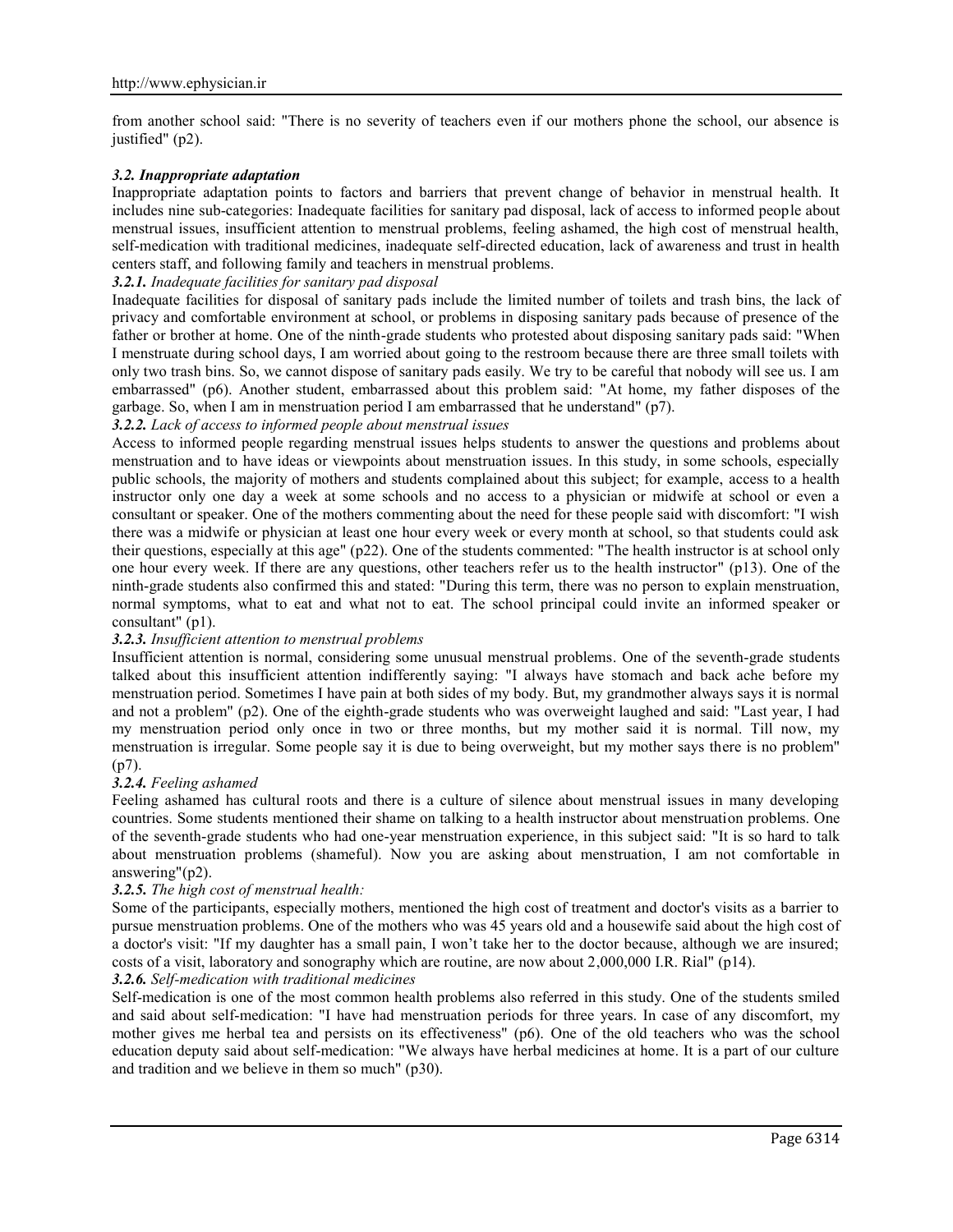# *3.2.7. Inadequate self-directed education:*

Self-directed education about menstruation includes CD, books, booklets, media programs or pamphlets about it. Some of the participants mentioned no access to these resources. One of the mothers whose oldest child was in seventh-grade said: "It would be so good if they could give students educational CDs or books about menstruation. Our knowledge is not sufficient. Children should have practical and up-to-date knowledge" (p21).

# *3.2.8. Lack of awareness and trust in health center staff:*

Some of the participants do not know health center staff and some of them that do know, do not have sufficient trust in them. A student unaware of the presence of a midwife in health centers and does not have sufficient trust in the center physician said: "There is one health center behind the school, but even when I have severe pain, I do not go to doctor there and instead, go to a specialist with my mother. But regarding the midwife, I did not know whether there was a midwife in the health center or not. I thought only young children went there for vaccination and weight control" (p11).

# *3.2.9. Following family and teachers in menstrual problems*

Most of the participants stated that they followed family and teachers in menstrual problems instead of referring to a midwife or physician. They mentioned that in menstruation problems, the majority of students talk to their mothers and grandmothers. The children trusted their parents, teachers and experienced family members. One of the ninth grade students talking about using her mother's experience said: "If I have any problem, for example hemorrhage, severe dysmenorrhea, amenorrhea, I talk to my mother and she asks other relatives especially my grandmother, and based on their experience they treat me. I follow my mother and I seldom refer to a physician" (p9).

### **4. Discussion**

The analyzed data of this study, led to the classification of effective factors on menstrual health in two categories: Easy interaction and Inappropriate Adaptation. In this study, easy interaction facilitates change of health behavior including: easy access to sanitary pads, proper school education on menstruation, school flexibility, easy access to health and therapeutic services. The majority of participants in this study pointed to these aspects as positive factors on health behavior. In the studied population, the relative appropriate price of sanitary pads and the different types in pharmacies and markets lead to its easy access although some studies indicated that women and girls had problems with the provision of sanitary pads (17). In a study in Bangladesh, only 24% of girls were able to use sanitary pads even after educational intervention (8). Therefore, access to sanitary pads is affected by place of residence, individuals' social and economical conditions and the price of sanitary pads. In this study, participants especially in private schools, pointed to proper education on menstruation. Since the studied population is from urban schools and they had a health instructor at least one day a week, it is acceptable to hold educational sessions during the year regarding important subjects such as menstruation. A similar study in north Ethiopia indicated that only 25% of school girls were educated about menstruation and menstrual health management at school. But girls' knowledge and access to menstrual health education was almost dependent on their place of residence. In Ethiopia, girls who live in Addis Ababa or nearby districts, reported more access to educational sessions. In Addis Ababa, 90% of girls were educated about menstruation (18). In a study in Indonesia, 50% of schools had menstruation education at least once a year (11). In the case of setting up more education sessions in private schools, it can be related to the employment status of health educators in different schools. In private schools, they are contractually obligated, so try to stabilize their future presence with better performance but in public schools, health care providers are formally hired to work at two or three schools. In this study, the participants were satisfied with local health centers. The reasons were the small size of the city and the existence of one health center in each district. This is due to the type of service delivery system (network system) in Iran and efforts to achieve basic health care which is the easy access to services. Regarding flexibility of schools on menstruation; all participants admitted that schools cooperate with students during menstruation and even let them leave school due to sensitivity of teachers to menstruation and importance to girls and their conditions. Although, in reviewed studies there was nothing found about allowed or unauthorized absence from school. But the repetition of students' absences per month is even mentioned in UNICEF reports (19, 20). Inappropriate adaptation points to factors and barriers that prevent change in menstrual health behavior. It includes: inadequate facilities for sanitary pad disposal, lack of access to informed people about menstrual issues, insufficient attention to menstrual problems, feeling ashamed, the high cost of menstrual health, self-medication with traditional medicines, inadequate self-directed education, lack of awareness and trust in health center staff, and following family and teachers in menstrual problems. Lack of privacy and lack of facilities for sanitary pad disposal in other studies conducted in Kenya, Indonesia, Ethiopia and Rwanda, pointed out that school restrooms had weak menstruation health indices such as facilities to dispose of sanitary pads (11, 18, 21-23). It is obvious that these indices related to social, economical and cultural conditions of the studied environment. In this study, lack of privacy to change sanitary pads is related to the small size of school restrooms and the large number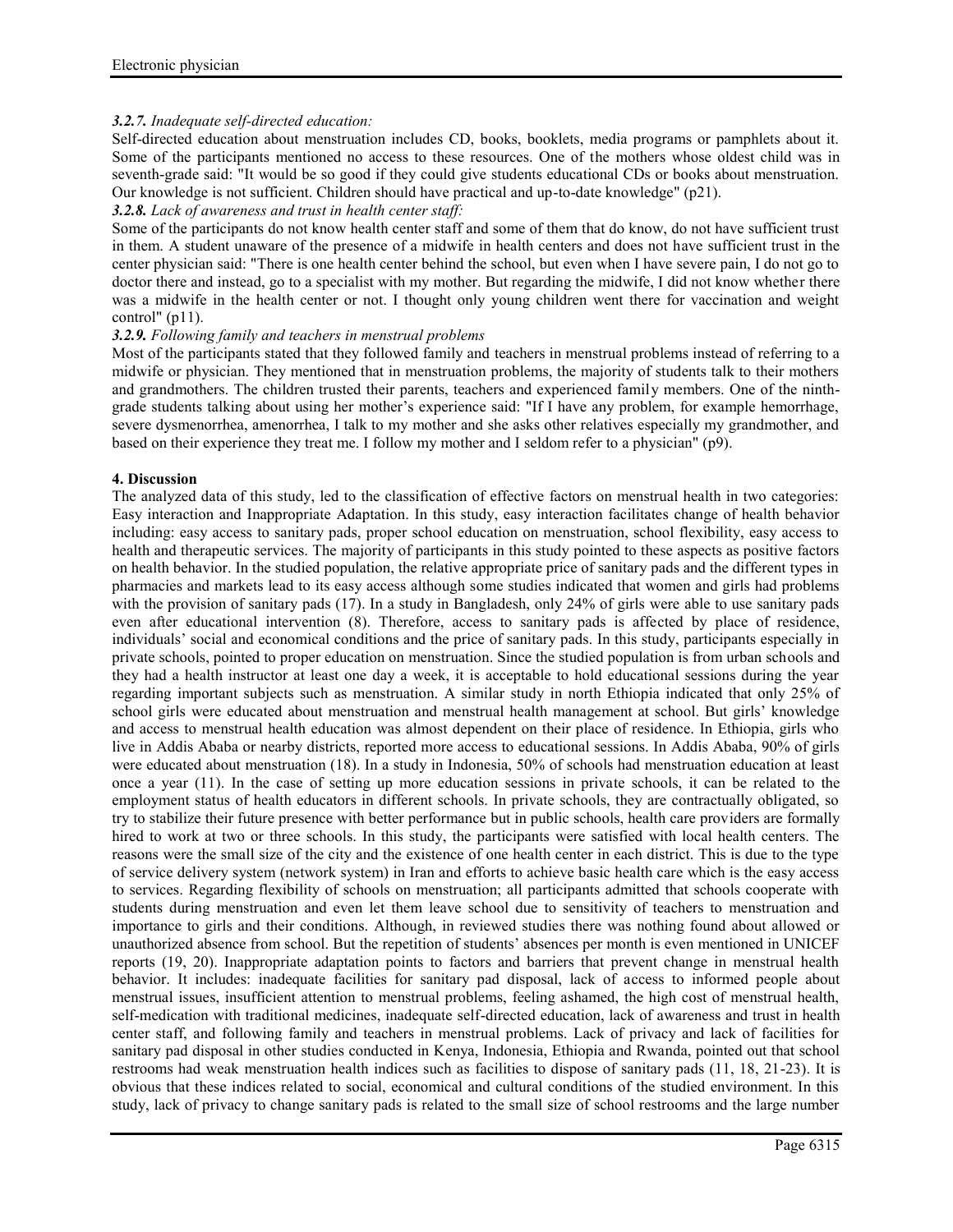of students which are resulted from society, economic issues and low number of schools in proportion to population. Participants declared no access to informed people about menstruation issues especially in public schools. Although, there were educational sessions at some schools, in special times (health day) and by a consultant or health instructor. Some students and parents complained about lack of a resident health instructor at school and lack of expert people in menstruation problems (midwife, physician) and education sessions. Although the place and type of school had an influence on educational programs, several studies also confirmed lack of menstruation educational programs in schools (24-26) and preferred health staff as a source of information for education in schools (11). But schools' financial status to invite a counselor, doctor, or midwife, health staff's lack of time, lack of educational tools, inappropriate coordination between schools and health centers, the sensitivity of the issue and its being taboo may be the reasons for this lack of programs. Of course, inadequate self-directed education such as CDs, booklets, pamphlets, posters in schools and media programs was another sub category, while media, especially TV health programs, may have a significant role in improving the knowledge related to health (27). Other preferred sources for girls' education are: Internet, workshops, books and other written sources which can be used (11). Feeling ashamed was the subcategory which has cultural roots. In many developing countries, there is the culture of silence about menstrual issues (8) that increases shame, misunderstanding and negative attitude (11, 20). In a similar study, due to embarrassment, 19% of student girls did not attend menstrual education class (13), even though menstrual education breaks down this defective cycle and helps to conducted health behavior during menstruation. Self-medication, insufficient attention to menstrual problems and following family and teachers in menstrual problems, were delivered sub-categories that circular is interconnected. Regarding insufficient attention to menstrual problems in this study, most of it was due to the incorrect attitude that menstruation is a physical and physiological problem so most of its complaints are not serious and are normal. As a result, it is not deemed necessary to visit a physician or follow up. In these cases, the availability of herbal medicines, other people's recommendations, and following family and teachers in menstrual problems, increase self-medication of these drugs. In some studies, the most important reasons for self-medication were, lack of necessity (28) to refer to a physician, unimportance and inattentiveness to the problem (29). On the other hand, the high cost of menstruation health and treatment of problems, especially a physician's visit and follow-up tests declared by participants, increase self-medication especially by using herbal medicines. The results of the studies conducted in Kerman, Esfahan and Ahvaz indicated a consistency with the present study (28, 29). In Iran, the cost of visiting a physician and the price of laboratory diagnostic and radiology services is high, especially if the individual is not insured. Most mothers and their girls had lack of awareness and trust in health center staff that the causes may be the inadequate public notification regarding low cost, personnel and services of health centers. Regarding the study limitations, the limitation of the present study was embarrassment to explain menstruation issues and not having full honesty in expressing self-medication, especially in teachers and mothers' groups.

### **5. Conclusions**

The findings of the present study indicated that different factors have an effect on girls' menstrual health. Thus, identification of each of these factors helps planners to apply the most appropriate methods for menstrual health improvement. Therefore, it is suggested to hold educational classes by expert people for teachers, mothers and students about girl's issues and proper care, to prepare self-directed education materials, focus more on supervision to the health of the school environment and restrooms. Finally, it is suggested that other qualitative researches explore menstruation beliefs in the cultural context.

### **Acknowledgments:**

This paper was a part of the Ph.D. dissertation project that was funded by Shahid Sadoughi University of Medical Sciences (1395.148). We thank students, their mothers and secondary school personnel who helped us collect the data for this study.

### **Conflict of Interest:**

There is no conflict of interest to be declared.

### **Authors' contributions:**

All authors contributed to this project and article equally. All authors read and approved the final manuscript.

### **References:**

1) Khalili poor M. Principles and treatment of women diseases, labor and gravidity. 2th ed. Tehran: Khosravi; 2012.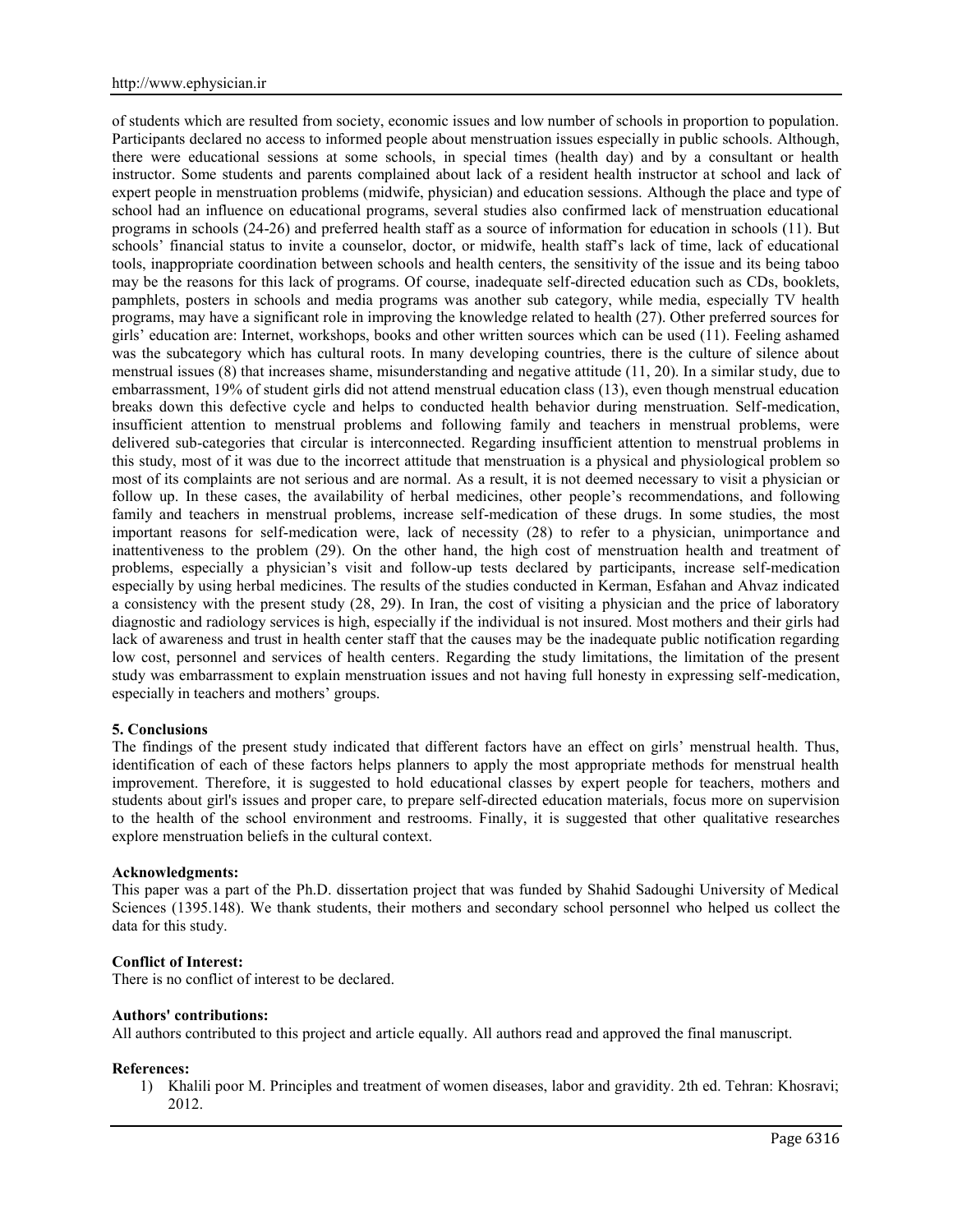- 2) Bahrami N, Yiong H, Ghojanzadeh M, Mirmiran P. Menarche age in Iran: A meta-analysis. Iran J Nurs Midwifery Res. 2014; 19(5): 440-50.
- 3) Ostovar R, Fararuie M, Mohamed F. Comparison of Classic vs. Role plays Teaching Methods on the Menstrual Hygiene Behavior of Secondary School Girls in Iran. Armaghane-danesh. 2013; 18(5): 92.
- 4) Adika, V, Ayinde M, Jack-Ide I. Self-care practices of menstrual hygiene among adolescents school going girls in Amassoma Community, Bayelsa State. International Journal of Nursing and Midwifery. 2013; 5(5): 99-105. doi: 10.5897/IJNM2013.0102.
- 5) Adinma E, Adinma J. Perceptions and practices on menstruation amongst Nigeria secondary school girls. African journal of reproductive health. 2008; 12(1): 74-83. PMID: 20695158.
- 6) Sadiq MA, Salih AA. Knowledge and Practice of Adolescent Females about Menstruation in Baghdad. Journal of General Practice. 2013; 2(138). doi: 10.4172/2329-9126.1000138.
- 7) Avril M, Houston A, Zehihuan H, Lawerence J. Knowledge, Attitudes, and Consequences of Menstrual Health in Urban Adolescent Females. Journal of Pediatric and Adolescent. Gynecology. 2006; 19(4): 271- 5. doi: 10.1016/j.jpag.2006.05.002. PMID: 16873031.
- 8) Emdadul HS, Rahman M, Istuko K, Mutahara M, Sakisaka K. The effect of school -based educational intervention of menstrual health:an intervention study among adolescent girls in Bangladesh. BMJ Open. 2014; 4(7): e004607. doi: 10.1136/bmjopen-2013-004607. PMID: 24993753, PMCID: PMC4091465.
- 9) Sapkota D, Sharma D, Budhathoki S, Khanal V, Pokharel H. Knowledge and practices regarding menstruation among school going adolescents of rural Nepal. Journal of Kathmandu Medical College. 2013; 2(5): 122.
- 10) Gómez-Sánchez P, Pardo- Mora Y, Hernández-Aguirre H, Jiménez-Robayo S, Pardo-Lugo JC . Menstruation in history. Invest Educ Enferm. 2012; 30(3): 371-7.
- 11) Burnet Institute SM, Water Aid Australia, Aliansi Rem aja Independen. Menstrual Hygiene Management in Indonesia. Understanding practices, determinants and impacts among adolescents' school girls. Final reports; 2015.
- 12) Heshmati H, Hazavehei S, Dehnadi A, Hasanzadeh A. Related Factors to Educational Behaviors of Health Volunteers about Cutaneous Leishmaniasis on the Basis of BASNEF Model in Yazd. Journal of Health and Hygiene. 2010; 6(1).
- 13) FSG. Menstrual Health in Ethiopia | Country Landscape Analysis. 2016: 15.
- 14) Selamawit T, Kuribachew M, Pasquina A, Rozalia M, CHemisto S, Lindiwe N. Towards a sustainable solution for school menstrual hygiene management: cases of Ethiopia, Uganda, South Sudan, Tanzania and Zimbabwe. Waterlines. 2015; 34(1): 92-102. doi: 10.3362/1756-3488.2015.009.
- 15) Abaszadeh M. Accuracy and stability in qualitative studies. Applied sociology. 2012; 23(1): 19-34.
- 16) Graneheim UH, Lundman B. Qualitative content analysis in nursing research: concepts, procedures and measures to achieve trustworthiness. Nurse Educ Today. 2004; 24(2): 105-12. doi: 10.1016/j.nedt.2003.10.001. PMID: 14769454.
- 17) House S, Mahon T, Cavill S. Menstrual hygiene matters: A resource for improving menstrual hygiene around the world. Reproductive Health Matters. 2013; 21(41): 257-9.
- 18) Tegegne TK, Sisay MM. Menstrual hygiene management and school absenteeism among female adolescent students in Northeast Ethiopia. BMC public health. 2014; 14: 1118. doi: 10.1186/1471-2458-14-1118.
- 19) Asia T, Talib L, Ghulam M, Shujaat A, Amara M, Muhammad H, et al. Iron Deficiency Anaemia in Reproductive Age Women Attending Obstetrics and Gynecology Outpatient of University Health Centre in Al-Ahsa, Saudi Arabia. African Journal Traditional Complementory Alternative Medicine. 2014; 11(2): 339-42. doi: 10.4314/ajtcam.v11i2.19.
- 20) (UNESCO)United nations educational Sacco. Puberty education & menstrual hygiene management, and good policy and practice health education. Paris: The United Nations Educational, Scientific and Cultural Organization by place de Fontenot; 2014.
- 21) McMahon S, Winch P, Caruso B, Obure A, Ogutu E, Ochari I, et al. 'The girl with her period is the one to hang her head' Reflections on menstrual management among schoolgirls in rural Kenya. BMC Int Health Hum Rights. 2011; 11: 7. doi: 10.1186/1472-698X-11-7. PMID: 21679414, PMCID: PMC3129305.
- 22) Morgan C, Bowling M, Bartram J, Kayser GL. Water, sanitation, and hygiene in schools: Status and implications of low coverage in Ethiopia, Kenya, Mozambique, Rwanda, Uganda, and Zambia. Int J Hyg Environ Health. 2017; 220(6): 950-9. doi: 10.1016/j.ijheh.2017.03.015. PMID: 28539190.
- 23) Karon A, Cronin A, Cronk R, Hendrawan R. Improving water, sanitation, and hygiene in schools in Indonesia: A cross-sectional assessment on sustaining infrastructural and behavioral interventions. Int J Hyg Environ Health. 2017; 220(3): 539-50. doi: 10.1016/j.ijheh.2017.02.001. PMID: 28238610.